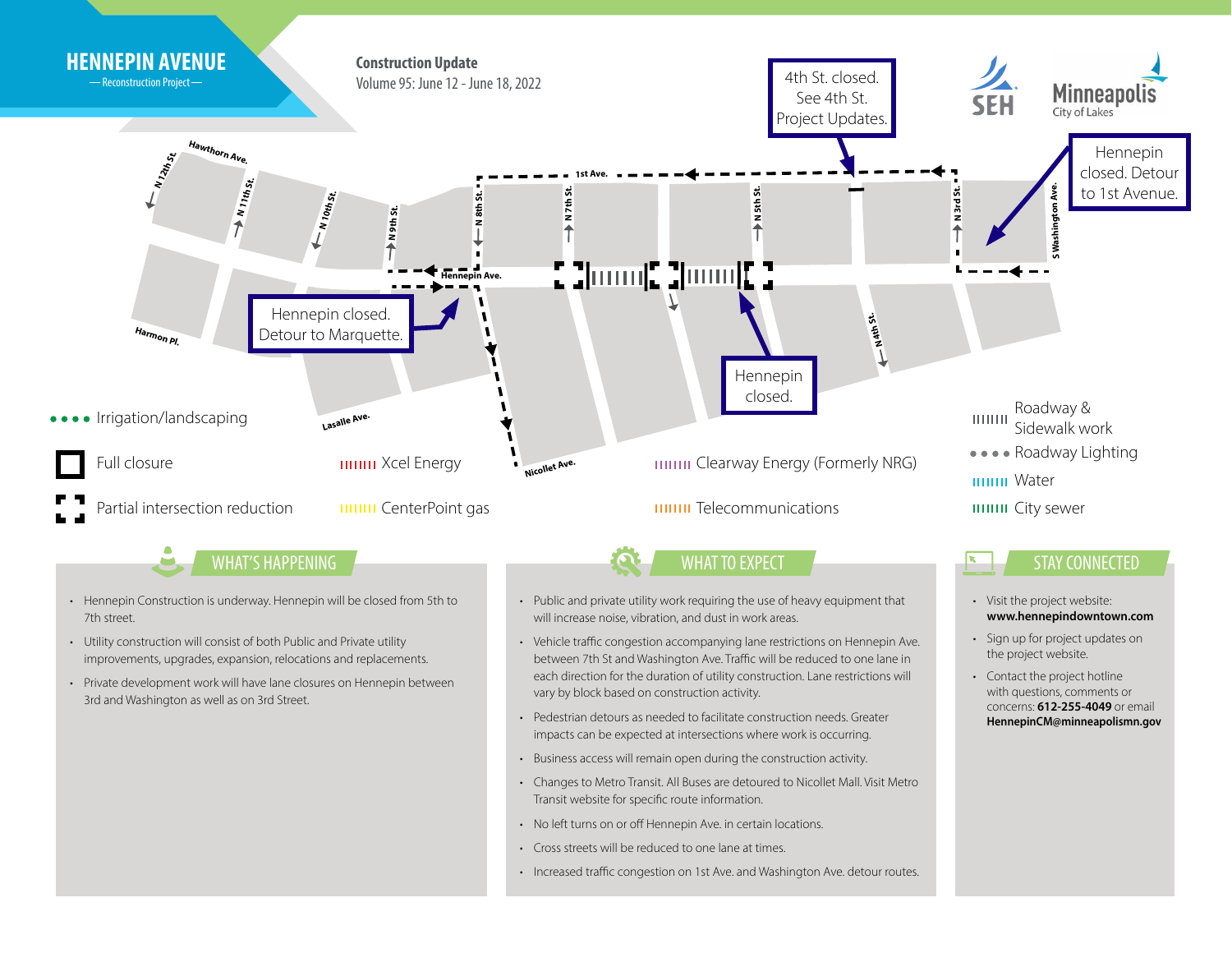## **HENNEPIN AVENUE Construction Update**

Reconstruction Project

<u> Samuel Started Barbon (Started Barbon)</u>

Volume 95: June 12 - June 18, 2022



| <b>Block</b>                       | <b>Project Related Work</b>          | <b>Anticipated Road/Pedestrian Restrictions</b> |                         |                   |                  |                 |
|------------------------------------|--------------------------------------|-------------------------------------------------|-------------------------|-------------------|------------------|-----------------|
|                                    |                                      | Temporary<br>Ped Ramps                          | Parking<br>Restrictions | Two Lanes<br>Open | One Lane<br>Open | Notes           |
| <b>12th Street Intersection</b>    |                                      |                                                 |                         |                   |                  |                 |
| 12th to 11th                       |                                      |                                                 |                         |                   |                  |                 |
| <b>11th Street Intersection</b>    |                                      |                                                 |                         |                   |                  |                 |
| <b>11th to 10th</b>                |                                      |                                                 |                         |                   |                  |                 |
| <b>10th Street Intersection</b>    |                                      |                                                 |                         |                   |                  |                 |
| 10th to 9th                        |                                      |                                                 |                         |                   |                  |                 |
| <b>9th Street Intersection</b>     |                                      |                                                 |                         |                   |                  |                 |
| 9th to 8th                         |                                      |                                                 |                         |                   |                  |                 |
| <b>8th Street Intersection</b>     |                                      |                                                 |                         |                   |                  |                 |
| 8th to 7th                         |                                      |                                                 |                         |                   |                  |                 |
| <b>7th Street Intersection</b>     | Pedestrian Ramps                     | $\mathsf X$                                     | X                       |                   | X                |                 |
| 7th to 6th                         | Sidewalk Work                        |                                                 |                         |                   |                  | Hennepin Closed |
| <b>6th Street Intersection</b>     | Curb and Pavement                    | $\times$                                        | $\mathsf X$             | $\mathsf X$       |                  |                 |
| 6th to 5th                         | Sidewalk, Electrical Work and Paving |                                                 |                         |                   |                  | Hennepin Closed |
| <b>5th Street Intersection</b>     | Pedestrian Ramps                     | $\times$                                        |                         |                   | $\times$         |                 |
| 5th to 4th                         | Planter Rail Installation            |                                                 |                         |                   |                  |                 |
| <b>4th Street Intersection</b>     |                                      |                                                 |                         |                   |                  |                 |
| 4th to 3rd                         | Planter Rail Installation            |                                                 |                         |                   |                  |                 |
| <b>3rd Street Intersection</b>     |                                      |                                                 |                         |                   |                  |                 |
| 3rd to Washington                  | <b>Planter Rail Installation</b>     |                                                 |                         |                   |                  |                 |
| <b>Washington Ave Intersection</b> |                                      |                                                 |                         |                   |                  |                 |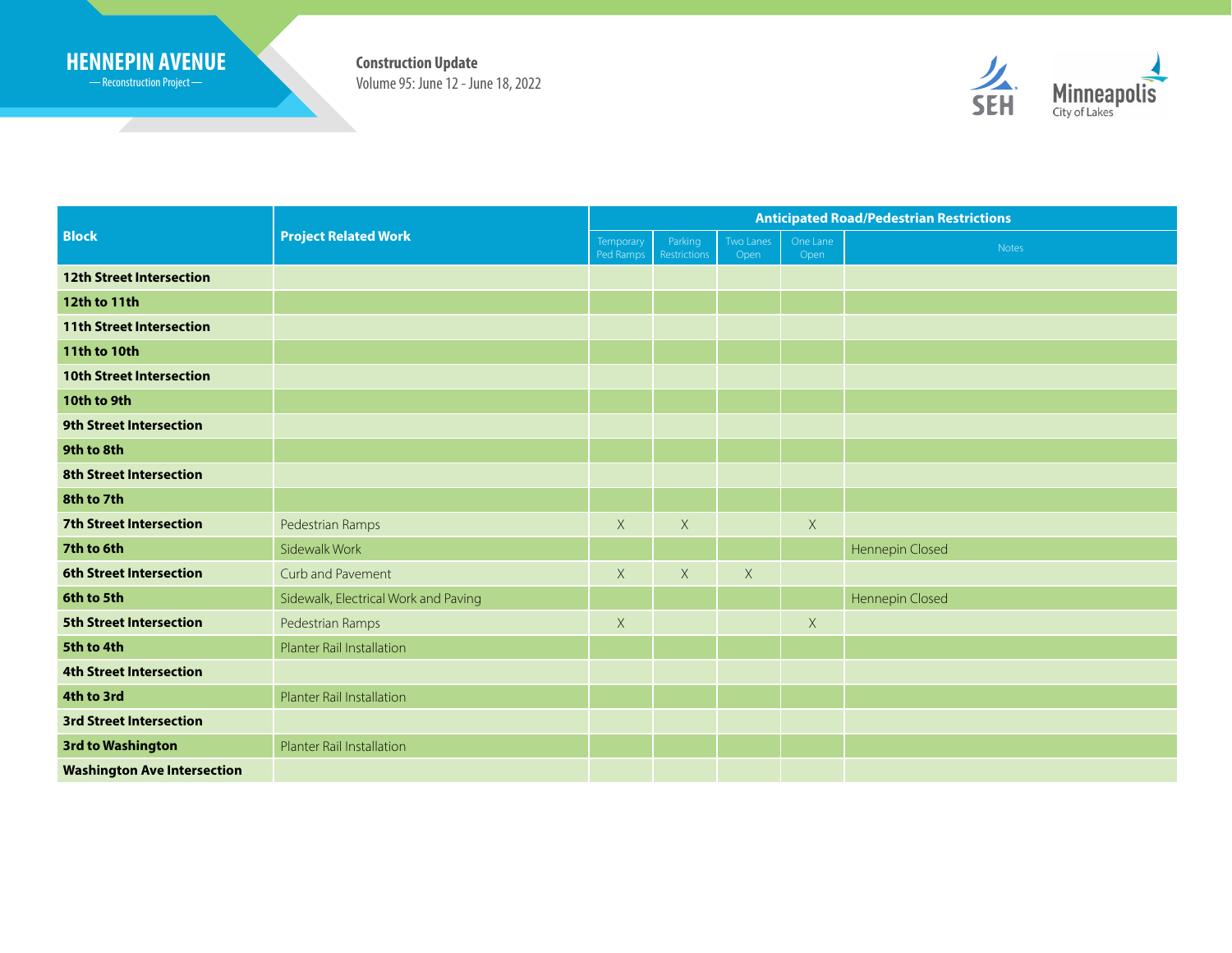

-Reconstruction Project-

Volume 95: June 12 - June 18, 2022